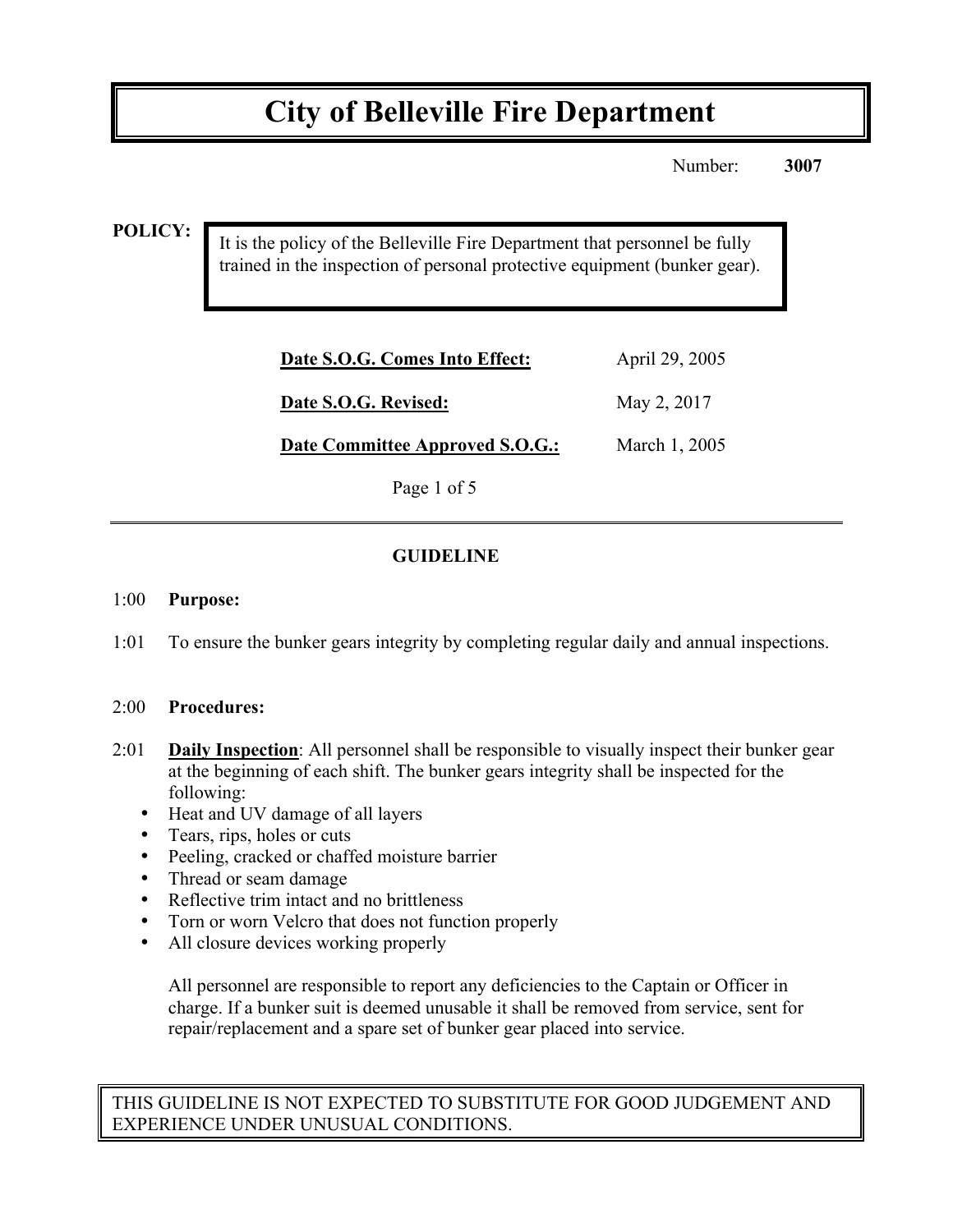- 2:02 **Cleaning:** All personnel shall be responsible to keep their bunker gear and issued Bunker Gear Bag clean at all times as soiled or dirty elements may expose firefighters to hazardous chemicals and reduce the effectiveness of the protection it is intended to provide. At the minimum, they shall be washed twice per year as specified in NFPA 1581 (Standard on Fire Department Infection Control Program). This cleaning shall only be performed in an industrial cleaning machine using an automatic feed of detergent specially formulated for the cleaning of bunker gear. Any bunker gear known or suspected to be contaminated with hazardous materials or biological agents (diesel fuel or blood) shall be sent to an outside agency for a more thorough cleaning. The Captain or Officer in charge shall record all bunker gear cleaning on the "Belleville Fire Department Bunker Suit Cleaning Record" form.
- 2:03 **Annual Inspection:** The Captain or Officer in charge of each shift along with their crew members shall physically inspect their bunker gear annually. The Deputy will issue the "Personal Protective Equipment Annual Inspection Checklist" to the Captain or Officer in charge prior to the bunker gear being sent out to a qualified agency for its annual cleaning, inspection, repair and testing. This completed checklist shall be returned to the Deputy for final actions and filing. The Captain or Officer in charge is responsible to complete the "Personal Protective Equipment Annual Inspection Checklist" with each and every crewmember.
- 2:04 **Annual Service and Repair:** Annually, all bunker gear shall be sent out to a qualified agency for cleaning, inspection, repair and testing. The "Belleville Fire and Rescue Cleaning, Inspection and Repair Request Form" shall be completed and attached to the bunker gear (this completed form shall be placed in a pocket of the bunker gear being sent out). The qualified agency shall include a "PASS" or "FAIL" notification report on each piece of returned bunker gear. A copy of this report shall be forwarded to the Joint Health and Safety Committee.
- 3:00 **Scope:**
- 3:01 It shall be the responsibility of the Captain/ Officer in charge of each shift to ensure that this guideline is explained and followed.
- 3:02 It shall be the responsibility of **all employees** to understand and adhere to this guideline.

## THIS GUIDELINE IS NOT EXPECTED TO SUBSTITUTE FOR GOOD JUDGEMENT AND EXPERIENCE UNDER UNUSUAL CONDITIONS.